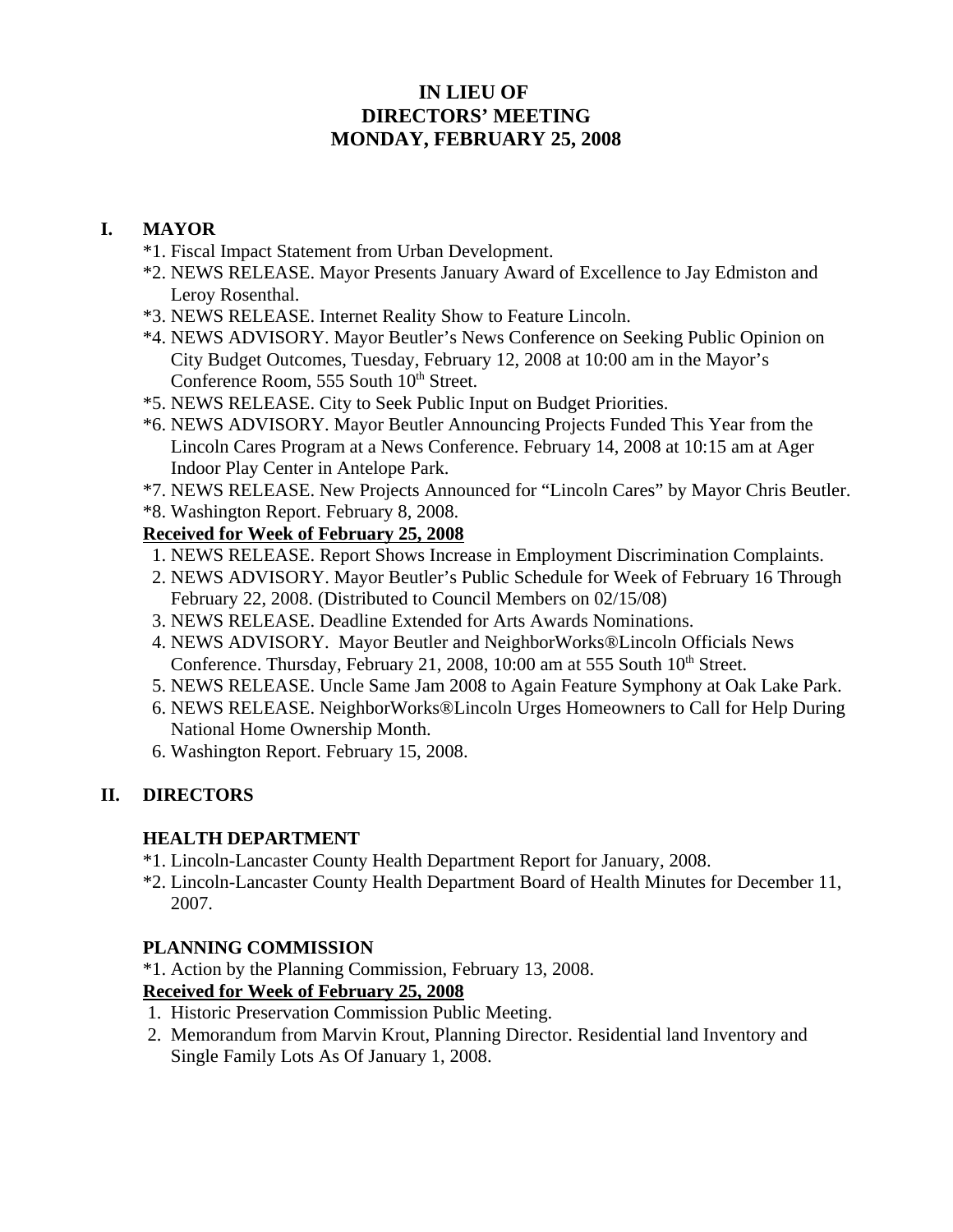#### **PLANNING COMMISSION FINAL ACTION Received for Week of February 25, 2008**

- 1. Special Permit No. 08007. Expansion of Nonconforming Use,  $48<sup>th</sup>$  and Meredeth Streets. Resolution No. PC-01095.
- 2. Special Permit No. 08004. Soil Mining and Extraction. North  $40<sup>th</sup>$  Street and Waverly Road. Resolution No. PC-01100.
- 3. Preliminary Plat No. 08001. Northbank Junction  $1<sup>st</sup>$  Addition. North  $56<sup>th</sup>$  Street and Alvo Road. Resolution No. PC-01102.
- 4. Special Permit No. 08006. Reconstruction of Nonstandard and Nonconforming Use. Kabredlo's, S. W. 6<sup>th</sup> Street and West A Street. Resolution No. PC-01094.
- 5. Special Permit No. 08008. Expansion of a Nonconforming Use. Kabredlo's, North 48th and Fremont Streets. Resolution No. PC-01096.
- 6. Special Permit No. 08001. Off-Sale Alcohol. Kabredlo's, 4715 West Adams Street. Resolution No. PC-01097.
- 7. Special Permit No. 08002. Off-Sale Alcohol. Kabredlo's, 2500 N. W. 12<sup>th</sup> Street. Resolution No. PC-01098.
- 8. Special Permit No. 08005. Early Childhood Care Facility. Pine Lake Road and Stephanie Lane. Resolution No. PC-01101.

### **PUBLIC WORKS AND UTILITIES Received for Week of February 25, 2008**

- 1. Water Main Project #700304. North Side of D Street; 9<sup>th</sup> 12<sup>th</sup> Street
- 2. Memorandum from Bruce Sweney. March 3, 2008 Board of Equalization Meeting.

### **URBAN DEVELOPMENT Received for Week of February 25, 2008**

 1. Antelope Valley R & D Corridor Public Meeting, February 28, 2008 at 7:00 pm at The Cornhusker Marriott Hotel, 333 South 13<sup>th</sup> Street, Lancaster Room.

### **III. CITY CLERK Received for Week of February 25, 2008**

1. Item No. 1 on the February 25, 2008 Agenda. Bill No. 08-8. Constituent Susan V. Millard's Letter and Envelope.

### **IV. COUNCIL REQUESTS/CORRESPONDENCE**

### **JON CAMP Received for Week of February 25, 2008**

 1. Letter from Sharon D. Cook. Comments Regarding the Dead Man's Run Watershed Project.

### **DOUG EMERY**

- \*1. Letter from Rose Dudley. Concerns over Restructuring the Creek in Taylor Park.
- \*2. Letter from Bob Bechtolt. Do Not Feel Deadman's Run Flood Plan is Pressing.

### **ROBIN ESCHLIMAN Received for Week of February 25, 2008**

- 1. Request to Greg MacLean, Public Works & Utilities Director; and Roger Figard, Public Works & Utilities Dept. - RE: SW 40th Bridge Project - (RFI#12 - 02/15/08) **SEE RESPONSE FROM ROGER FIGARD, PUBLIC WORKS & UTILITIES (02/21/08)**
- 2. Request to Lin Quenzer, Mayor's Office RE: Graffiti Problem (RFI#13 02/15/08)
- 3. Request to Greg MacLean, Public Works & Utilities Director RE: Dangerous Intersections Update - (RFI#14 - 02/15/08)